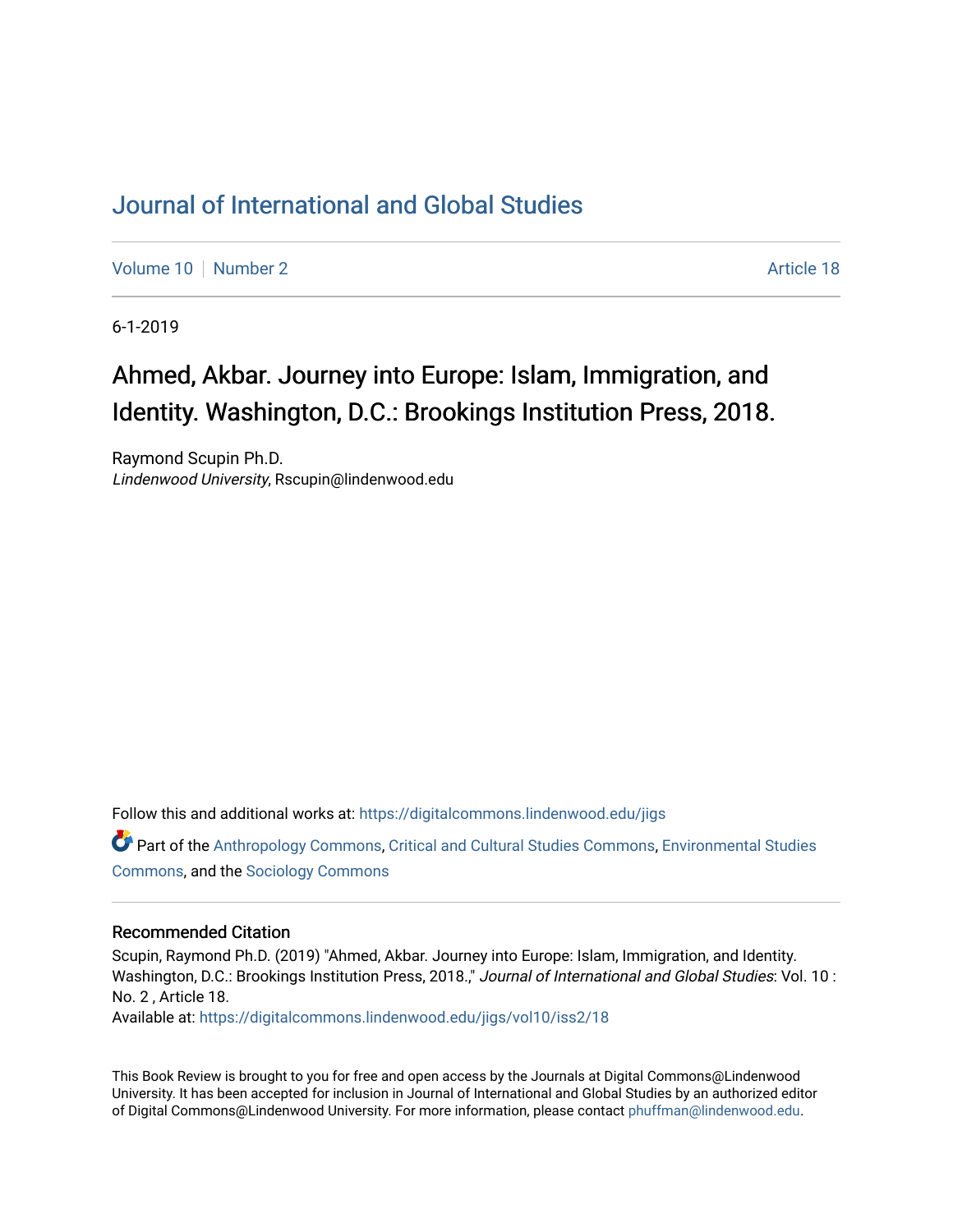### **Ahmed, Akbar.** *Journey into Europe: Islam, Immigration, and Identity.* **Washington, D.C.: Brookings Institution Press, 2018.**

Despite disagreement among scholars over how precisely to define 'populism,' it remains a prevailing feature of European political dynamics, as evidenced by the rise of the right wing National Rally party under Marine Le Pen in France, the Brexit movement in the UK, the rise of the AfD (Alternative für Deutschland) in Germany, the landslide re-election of the socially conservative "Eurosceptic" Viktor Orbán in Hungary, the merger of the left and right populist parties and the Five Star Movement in Italy, and the policies of Andrzej Duda and his government in Poland, all of which have engendered far right, anti-immigration tendencies throughout the continent. The fragility of the EU and the steady erosion of the liberal democratic order of Europe is an ominous trend that is shaking the foundations of Western politics. One of the central factors driving these populist movements is the immigration of Muslims from the Middle East, South Asia, and Africa into Europe. These Muslim migrants are associated with terrorist incidents in some European countries and elsewhere. Some Europeans also view Islamic culture and civilization as incompatible with the Christian and the Western liberal democratic ideals of their own society.<sup>1</sup>

The most recent work by internationally known poet, playwright, filmmaker, and anthropologist Akbar Ahmed, 2 *Journey into Europe: Islam, Immigration, and Identity*, explores the relationship and friction between Islam and Europe in an in-depth investigation carried out by Ahmed and his assembled team of anthropologists. For several years between 2013 and 2017, the team conducted multi-site ethnographic research in some fifty cities and towns in Europe, interviewing a broad cross-section of people in various socioeconomic strata and age groups, including scholars, students, and religious officials such as chief rabbis, grand muftis, and the former archbishop of Canterbury. Various presidents, prime ministers, members of Parliament, and other politicians, including members of the Far Rightist parties that demonize Muslims, were also interviewed. The team conducted research in the United Kingdom, France, Spain, and Italy, countries within which Muslim empires once existed; in Denmark and Germany, countries with deep tribal roots and to which Muslims have been invited as guest workers; in Bosnia-Herzegovina and Greece, which claim indigenous Muslim populations; and in Scotland and Ireland, which once constituted part of the former British empire and which are currently revitalizing their nationalist and tribal identities, alongside Britain.

The major theme of *Journey into Europe* is that Europeans are fundamentally divided regarding the Muslim presence in Europe. Although it appears that a majority of Europeans desire a plural society and accept the Muslim presence, a vocal minority expresses fear and are threatened by Islam. The book is divided into three parts. Part one investigates the interpretations of European identity based on its history and culture. On the one hand, Europe can be comprehended as a collective of multifarious countries formed on the bases of tribal or primordial identities, languages, blood lineages, and soil. On the other hand, European identity includes the pluralistic history of 'la Convivencia,<sup>3</sup> meaning "the co-existence," referring to the historical period during which Jews, Christians, and Muslims coexisted and pursued knowledge, science, and humanistic endeavors together. Ahmed is careful not to romanticize the coexistence that developed in Spain, but he views it as an ideal paradigm for interfaith peace and cooperation.

The second part of the book discusses the research findings of the team from the interviews with Muslim migrants, indigenous Muslims in various countries, and converts to Islam. The team also interviewed many Jews and investigated trends in anti-Semitism and the interrelationship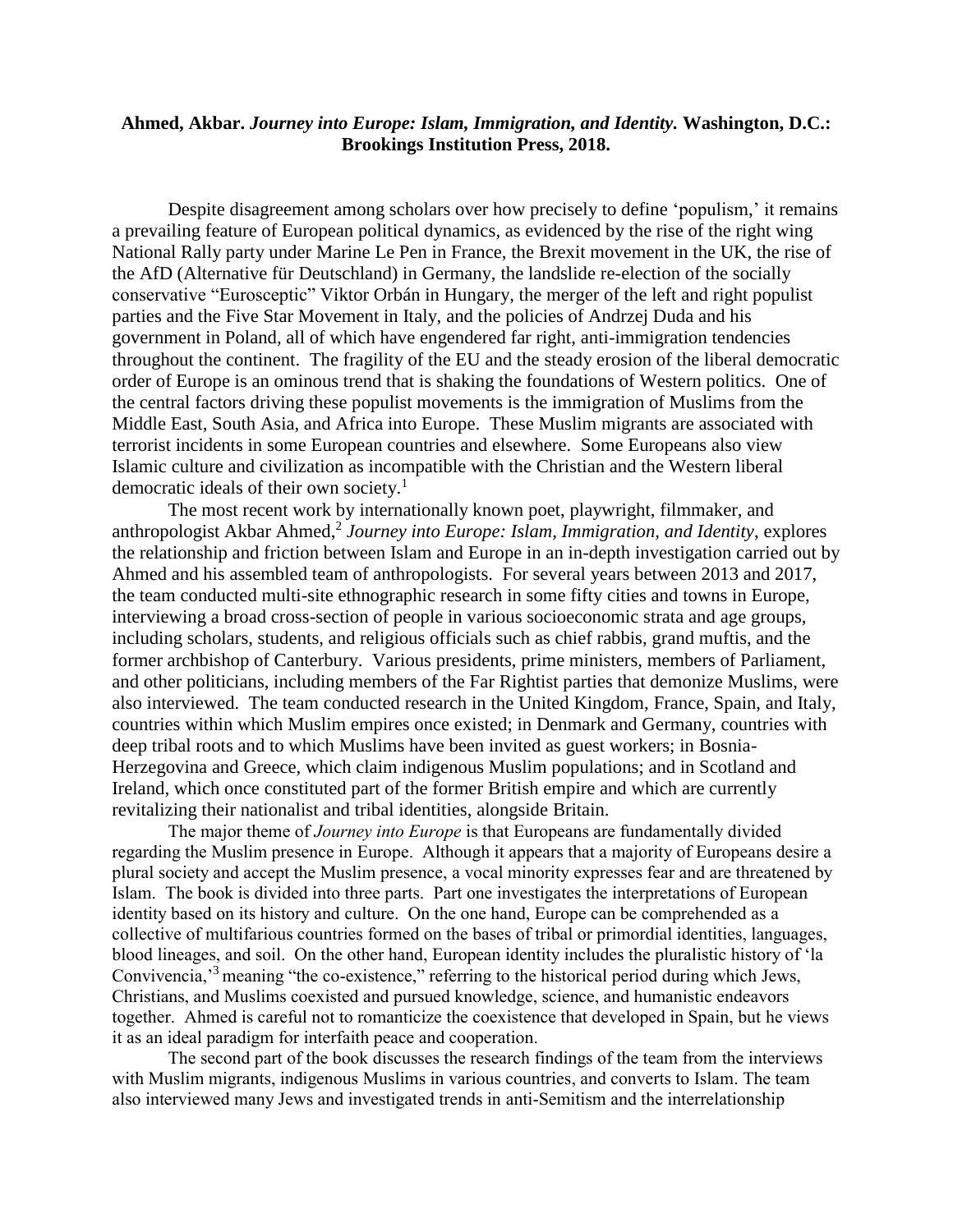between Jews and Muslims. The second part also discusses the larger questions regarding refugees, terrorism, immigration, identity, multiculturalism, and the emergence of the Far-Right movements. The final part of the book examines and promotes a way forward for twenty first century Europeans, a path to a newly synthesized identity that falls somewhere between the exclusive primordial tribal affinities and the more pluralistic Andalusian model of 'la Convivencia.'

The conceptual framework of Ahmed's work was influenced by Max Weber and Ibn Khaldun. Ahmed discusses how both of these sociologists produced grand narratives of evolutionary developments while living in societies going through dramatic social and cultural changes. Weber observed the rationalization of modern bureaucratic society as it developed in a united German state. Ibn Khaldun viewed the disintegration of the tribal societies in Arab north Africa that were held together by clans, lineages, and *asabiyyah* or social cohesion. Ahmed emphasizes how the models promoted by Weber and Ibn Khaldun must both be understood as ideal typologies rather than empirical, grounded realities. As Ahmed notes, Weber was ambivalent about modernity and believed it would lead to bureaucratic iron cages for individuals. Weber also overestimated the benefits of rationality in a bureaucratic state, as policies based purely upon rationality can be unjust, unfair, and inhumane to minorities. (Weber did not live to see how the German bureaucratic state ushered in Nazi fascism and the Holocaust, but his observations were prescient.) Ahmed notes how the conceptual models of Weber and Ibn Khaldun provide insights into the transformations that are occurring today in both the Muslim communities in Europe and among Europeans. Some Europeans are striving to maintain a more cosmopolitan and rational ideal for identity, while others are reverting to older primordial tribal roots of identity. Some Muslims in Europe observe their primordial identity eroding with assimilation and globalization processes, whereas others are busily retribalizing and emphasizing *asabiyyah* or social cohesion.

In beginning his discussion of the primordial tribal identities of Europeans, Ahmed describes the summer of 2014, when Germany won the World Cup football game in Rio de Janeiro and discusses the different reactions of the German and Turkish-German players to the singing of the German national anthem, "Deutschlandlied" (Song of Germany). Turkish-German players were unenthusiastic and passive during the anthem, which puzzled the German players and fans. Although the anthem was sung without the controversial original lines that include the repetition of the phrase *über alles*, 4 the anthem does draw on the adjective *deutsch*, which invokes the German tribal identity. Ahmed indicates that the German tribal identity described by the Roman historian Tacitus (1st century AD) represents an enduring aspect of the "deep structure" of European primordial affiliations. He surmises that the Turkish-German players had reservations about singing an anthem that praises a tribe to which they do not belong and may have been protesting the Islamophobia and prejudice that Muslims face in Germany. Ahmed then discusses how the primordial tribal consciousness of the Germans evolved into the well-known Volk concept of culture, introduced by German philosopher Johann Gottfried von Herder (1744-1803), which had a definitive influence on anthropology through the Jewish German immigrant to the US, Franz Boas. Herder argued that each Volk (people/blood) linked to a specific territory (soil) had a unique culture including its music, folklore, literature, and art. The *völkisch* concept of culture<sup>5</sup> became the foundations of a German romantic nationalism—inspiring the folklorist Grimm brothers and the opera composer Richard Wagner—and became associated with later notions such as Heidegger's Heimat (a specific and authentic locale or Homeland) and the so-called Aryan race, all of which were subsequently appropriated by the Nazis for their dark and malevolent aims. Ahmed discusses how these *völkisch*  primordial concepts diffused into many other areas of Europe and fostered the modern nationalistic movements among the Hungarians, Serbs, Poles, and others that endure in the present.

Following his excellent analysis of the deep structure of primordial identity in Europe, Ahmed explores the more rational and cosmopolitan identity of Europe that promotes tolerance and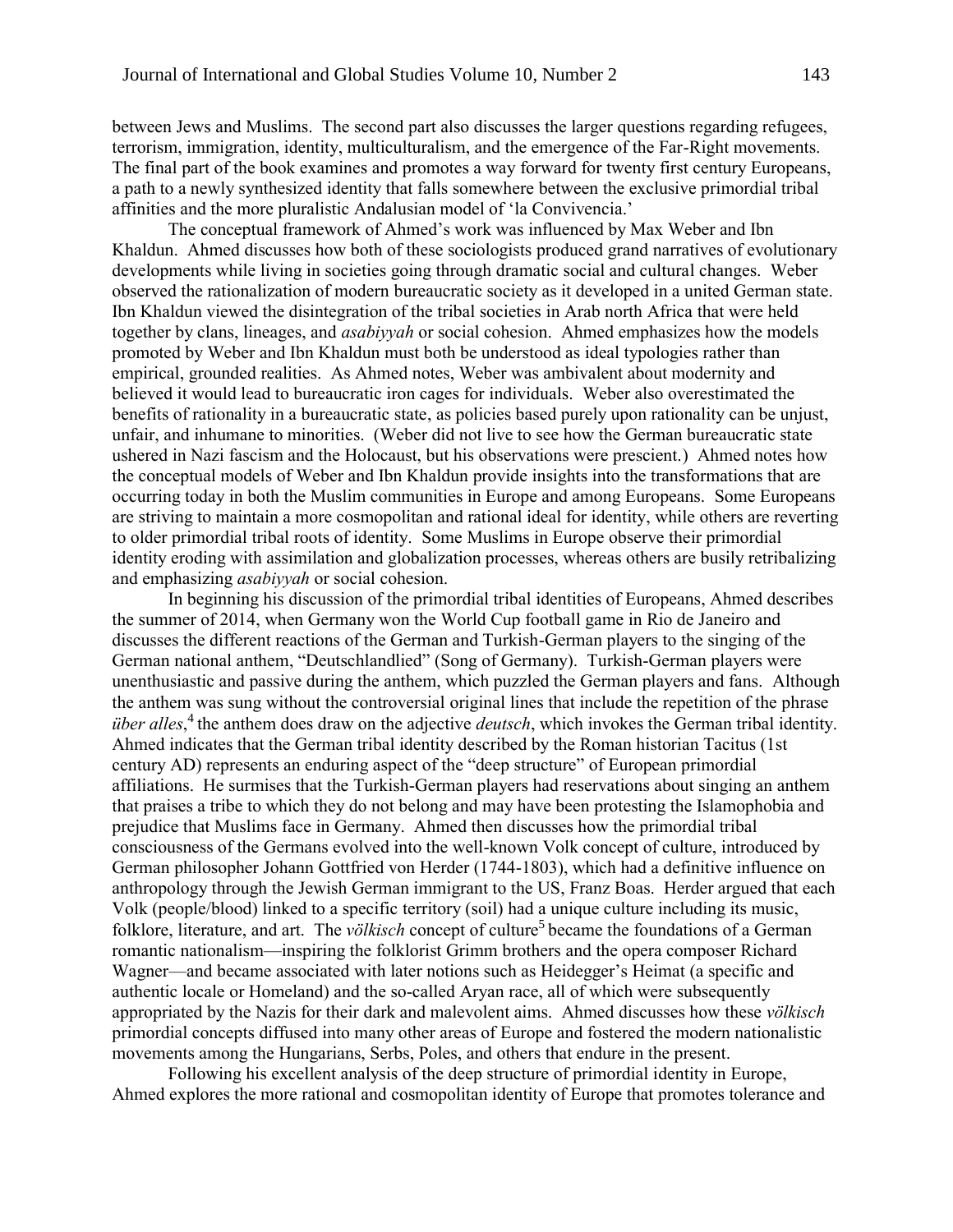pluralism. He provides an illustrative introduction to the Arab, Jewish, and Christians scholars of Andalusia, as well as a critical evaluation of both the romanticized and more negative historical appraisals of la Convivencia. Ahmed discusses the religious and philosophical achievements initiated in Andalusia by the Muslim Arab Ibn Rushd (Averroes), the Jewish Maimonides, and the Christian Thomas Aquinas, which produced the enlightened Aristotelian rationalism of the West. These ideas were promoted by some Western rulers such as King Roger II and his grandson Frederick II of the Holy Roman Empire and became part of the foundational knowledge for further developments in reason and science in European culture. The tolerance and pluralism of la Convivencia represented a fundamental contrast to the widespread primordial identities of Europeans. However, Ahmed notes how la Convivencia is viewed through contemporary eyes in Spain and elsewhere presently, sometimes in a post-9/11 Islamophobic fog. In addition, Spanish history is usually taught as a subject from 1492, when Muslims and Jews were expelled from Spain, resulting in a selective neglect of its Arabic and Islamic past.

Ahmed critiques the simplistic binary notions of the triumphant imperialism of the "West" against the "Rest" as portrayed by Niall Ferguson with a nuanced appreciation of the differences between the British and French colonial experiences. British ideals emphasized the acculturation of Britain's South Asian colonial subjects, allowing them to retain aspects of their traditional culture, whereas the French colonial administration demanded from its subjects unequivocal assimilation and the abandonment of their North African identities. This helps explain the varied experiences of Muslim migrants to these countries in Europe presently. The successful assimilation of most Muslims in the UK, as represented by the election of Sadiq Khan as mayor of London; the wealth of Moshin Akhtar, one of the UK's wealthiest landowners; and the membership of Baroness Sayeeda Warsi in the House of Lords, contrasts with France's more tumultuous relationship with its Muslim residents and citizens, as evidenced by recent controversial debates about the wearing of Muslim headscarves in public and the banning of the veil; the impoverishment of the *banlieues* (suburbs), where many Muslims reside; the involvement of young Muslims in sporadic violence and rioting; and the French secularist concept of *laïcité*—literally meaning "secularity" and referring to the discouragement of religious involvement in government affairs—which has become a de facto instrument of Islamophobic policies in France. Ahmed and his team also go to the Balkans to describe the plight of indigenous Muslims of Europe, including Bosnian Muslims and the Turks in Greece, Bulgaria, and Albania, as well as other smaller Muslim communities such as the Tatars of Crimea, Poland, Belarus, and Lithuania; the Roma; and the Cham of Albania. Ahmed concludes this section with an overview of the experiences of Europeans who have converted to Islam such as the English Cat Stevens (Yusuf Islam), the Austrian Jew Leopold Weiss (Muhammad Asad), and the German MTV reporter Kristiane Backer.

Ahmed initiates his final section with a discussion of how the German primordial identity resulted in anti-Semitism and eventually the Holocaust. He describes the circumstances of both Jews and Muslims in Europe as they encounter similar developments regarding the recent emergence of anti-Semitism and Islamophobia. In describing the connections among immigration, terrorism, and Islamophobia, Ahmed uses a case study from Bradford, England in which Far Right members of Britain First confront a tight knit conservative community of Muslim Kashmiris. The city of Bradford has been associated with terrorism, as some of its residents were involved in the London Underground bombing, and some of the city's Muslim girls have joined ISIS. A second case study focuses on Melilla, Spain, which is also associated with jihadist cells and whose relations between its European and Muslim residents are complicated by asylum seekers from sub-Saharan Africa, North Africa, and the Middle East. In the final case study, Ahmed examines Brussels, Belgium, from which many young Muslims have departed to join ISIS, and the adjacent city of Molenbeek, which has produced many terrorists in Europe, particularly after the Belgian government directed an unfair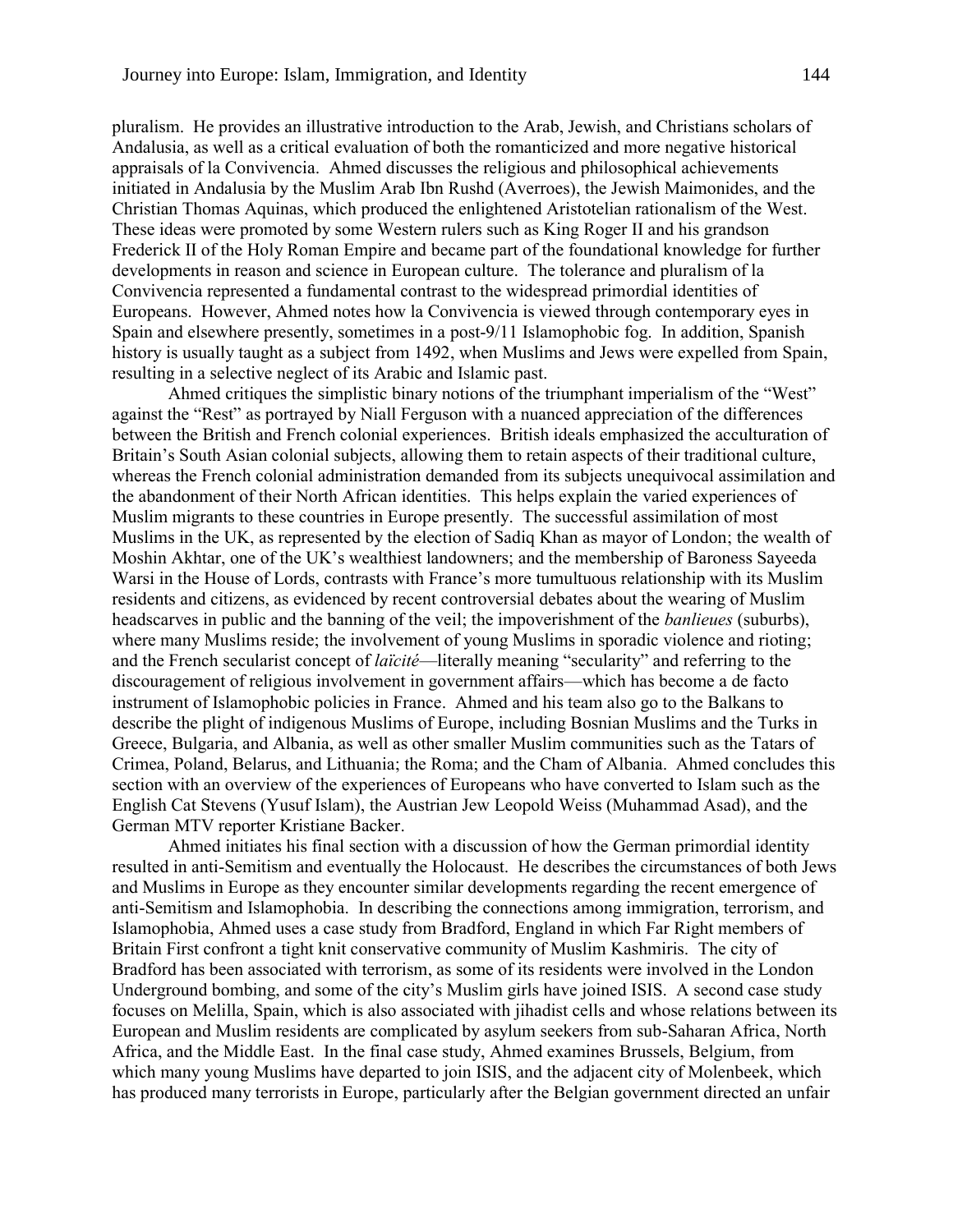offensive campaign against the entire Muslim community.

In discussing the roots of terrorism, Ahmed divides Muslims in Europe into three different categories. One category consists of immigrants with a tribal background devoted to defending their lineage and religious identities. Another category comprises Muslims who were raised by parents who had a modernist Islamic background. Ahmed describes one young woman in this category who rejected her parent's beliefs and joined ISIS, motivated by social media and the perceived grievances of Muslims facing injustice throughout the world. The third category is made up of European converts to Islam who were exposed to rigid fundamentalist forms and had a shallow Islamic education.

The final chapter begins with Ahmed in attendance at a lecture in 1993 by Prince Charles at Oxford on Islam and the West. Charles discussed how much Muslims had contributed to the West, mentioning Andalusia, Averroes, and the great city of Cordoba, with its thousands of books in its libraries outnumbering the volumes in any other European library. After that speech, along with other developments, Ahmed concluded that the Andalusian model of coexistence would once again succeed in Europe. However, this glimmer was hope was dashed by the events of 9/11 and the subsequent exponential growth of Islamophobia and increase in the number of vicious attacks on European Muslims promoted by the Far Right. Yet, after reviewing some of the Islamic contributions to literature and science from European thinkers such as Dante, Da Vinci, and Descartes, Ahmed makes hopeful recommendations for Europeans and Muslims to abandon their primordial and predatory identities and revitalize an Andalusian model for a path towards a pluralistic and universalistic form of European identity. This tremendous contribution to understanding the dilemmas of European and Muslim identities ought to be digested by both academics and policy makers in assisting improvements in interfaith coexistence.

Raymond Scupin PhD Lindenwood University [Rscupin@lindenwood.edu](mailto:Rscupin@lindenwood.edu)

 $\overline{a}$ 

#### **Notes**

<sup>&</sup>lt;sup>1</sup> This was the famed controversial thesis of the late Samuel Huntington, who promoted the 'clash of civilization' perspective that has influenced both many Westerners and Muslims.

<sup>&</sup>lt;sup>2</sup> Ahmed is the Ibn Khaldun Chair of Islamic Studies at American University in Washington, DC; a Nonresident Senior Fellow at the Brookings Institution; and a visiting professor at the US Naval Academy in Annapolis, MD, where he was the First Distinguished Chair of Middle East and Islamic Studies. He is the author of over a dozen award-winning books including a quartet of works that examines the contacts between Islam and different societies since the tragedy of 9/11. The quartet includes *Journey into Islam: The Crisis of Civilization, Journey into America: The Challenge of Islam, The Thistle and the Drone: How America's War on Terror Became a Global War on Tribal Islam,* and the *Journey into Europe.* The major goal of this quartet is to describe the realities of Muslim communities so that a true interfaith dialogue can develop between America, the West, and the Islamic world.

Ahmed belonged to the senior Civil Service of Pakistan and was the Pakistan High Commissioner and ambassador to the UK and Ireland. Ahmed earned his MA at the University of Cambridge and a PhD in Anthropology from the University of London, School of Oriental and African Studies. Ahmed has taught at Princeton, Harvard, and Cambridge Universities. Ahmed is also a promoter of interfaith dialogue and an international peace activist. Prior to his PhD in anthropology, he was a civil service official and political agent in a number of tribal zones, including South Waziristan in Northwest Pakistan, where the Taliban and Al Qaeda sought sanctuary.

<sup>&</sup>lt;sup>3</sup> La Convivencia roughly encompasses the period from the eight to the thirteenth centuries, until 1492, when Jews and Muslims were expelled from Spain. The co-existence was particularly noted in Andalusia, Spain, as well as in Sicily and part of the Balkans.

<sup>4</sup> The phrase *über alles*, meaning "more than anything," has been understood by some to mean "above all" and has been interpreted to be a reference to Germany placing itself above all other states and peoples.